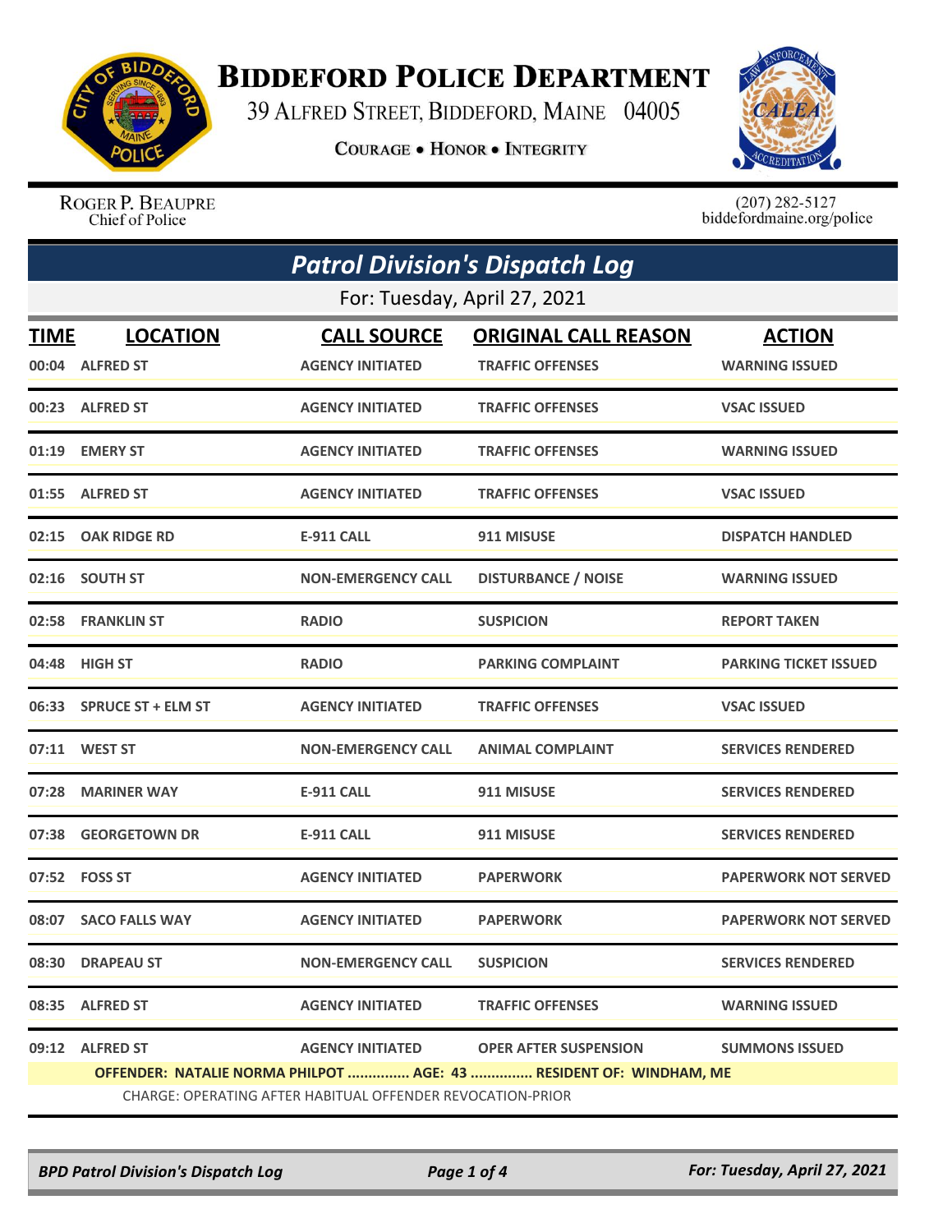| <b>TIME</b> | <b>LOCATION</b><br>09:58 ANDREWS RD + ALFRED ST | <b>CALL SOURCE</b><br><b>AGENCY INITIATED</b> | <b>ORIGINAL CALL REASON</b><br><b>TRAFFIC OFFENSES</b> | <b>ACTION</b><br><b>VSAC ISSUED</b> |
|-------------|-------------------------------------------------|-----------------------------------------------|--------------------------------------------------------|-------------------------------------|
|             | 10:00 TAYLOR ST                                 | <b>WALK-IN AT STATION</b>                     | <b>SEX OFFENDER REGISTRATION</b>                       | <b>REPORT TAKEN</b>                 |
|             | 10:07 SIMARD AVE                                | <b>AGENCY INITIATED</b>                       | <b>ANIMAL COMPLAINT</b>                                | <b>NEGATIVE CONTACT</b>             |
|             | 10:27 CENTER ST                                 | <b>WALK-IN AT STATION</b>                     | <b>WRIT</b>                                            | <b>SERVICES RENDERED</b>            |
|             | 10:42 PRECOURT ST                               | <b>AGENCY INITIATED</b>                       | <b>TRAFFIC OFFENSES</b>                                | <b>VSAC ISSUED</b>                  |
|             | 10:51 LIBERTY AVE                               | <b>NON-EMERGENCY CALL</b>                     | <b>TRESPASSING</b>                                     | <b>PAPERWORK SERVED</b>             |
|             | 11:03 ALFRED ST                                 | <b>AGENCY INITIATED</b>                       | <b>TRAFFIC OFFENSES</b>                                | <b>WARNING ISSUED</b>               |
|             | 11:05 GREEN ST                                  | E-911 CALL                                    | <b>CHECK WELFARE</b>                                   | <b>SERVICES RENDERED</b>            |
|             | 11:10 GEORGE ST                                 | <b>NON-EMERGENCY CALL</b>                     | <b>ARTICLES LOST/FOUND</b>                             | <b>SERVICES RENDERED</b>            |
|             | 11:14 ELM ST                                    | <b>AGENCY INITIATED</b>                       | <b>TRAFFIC OFFENSES</b>                                | <b>WARNING ISSUED</b>               |
|             | 11:24 ELM ST                                    | <b>AGENCY INITIATED</b>                       | <b>TRAFFIC OFFENSES</b>                                | <b>WARNING ISSUED</b>               |
|             | 11:28 WENTWORTH ST                              | <b>NON-EMERGENCY CALL</b>                     | <b>ARTICLES LOST/FOUND</b>                             | <b>SERVICES RENDERED</b>            |
|             | 11:35 ALFRED ST                                 | <b>NON-EMERGENCY CALL</b>                     | <b>ARTICLES LOST/FOUND</b>                             | <b>DISPATCH HANDLED</b>             |
| 12:11       | <b>BRADBURY ST</b>                              | <b>AGENCY INITIATED</b>                       | <b>PAPERWORK</b>                                       | <b>PAPERWORK NOT SERVED</b>         |
|             | 13:35 HILL ST                                   | <b>NON-EMERGENCY CALL</b>                     | <b>THEFT</b>                                           | <b>REPORT TAKEN</b>                 |
|             | 13:48 ALFRED ST                                 | <b>WALK-IN AT STATION</b>                     | <b>WARRANT ARREST</b>                                  | <b>NO ACTION REQUIRED</b>           |
|             | 14:57 ALFRED ST                                 | <b>AGENCY INITIATED</b>                       | <b>PAPERWORK</b>                                       | <b>SERVICES RENDERED</b>            |
|             | 15:01 SACO FALLS WAY                            | <b>NON-EMERGENCY CALL</b>                     | <b>PAPERWORK</b>                                       | <b>SERVICES RENDERED</b>            |
|             | 15:28 GEORGE ST                                 | <b>NON-EMERGENCY CALL</b>                     | <b>ARTICLES LOST/FOUND</b>                             | <b>SERVICES RENDERED</b>            |
|             | 15:31 ACORN ST                                  | <b>NON-EMERGENCY CALL</b>                     | <b>MESSAGE DELIVERY</b>                                | <b>NEGATIVE CONTACT</b>             |
|             | 15:48 MT PLEASANT ST + SOUTH ST                 | <b>AGENCY INITIATED</b>                       | <b>TRAFFIC OFFENSES</b>                                | <b>WARNING ISSUED</b>               |
|             | 15:52 ALFRED ST                                 | <b>AGENCY INITIATED</b>                       | <b>TRAFFIC OFFENSES</b>                                | <b>WARNING ISSUED</b>               |
|             | 15:53 HILL ST + CHAPEL ST                       | <b>NON-EMERGENCY CALL</b>                     | <b>ROAD HAZARD</b>                                     | <b>REFERRED OTHER AGENCY</b>        |
|             | 15:57 ALFRED ST                                 | <b>NON-EMERGENCY CALL</b>                     | <b>ARTICLES LOST/FOUND</b>                             | <b>SERVICES RENDERED</b>            |
|             | 16:02 MAIN ST                                   | <b>AGENCY INITIATED</b>                       | <b>TRAFFIC OFFENSES</b>                                | <b>WARNING ISSUED</b>               |

*BPD Patrol Division's Dispatch Log Page 2 of 4 For: Tuesday, April 27, 2021*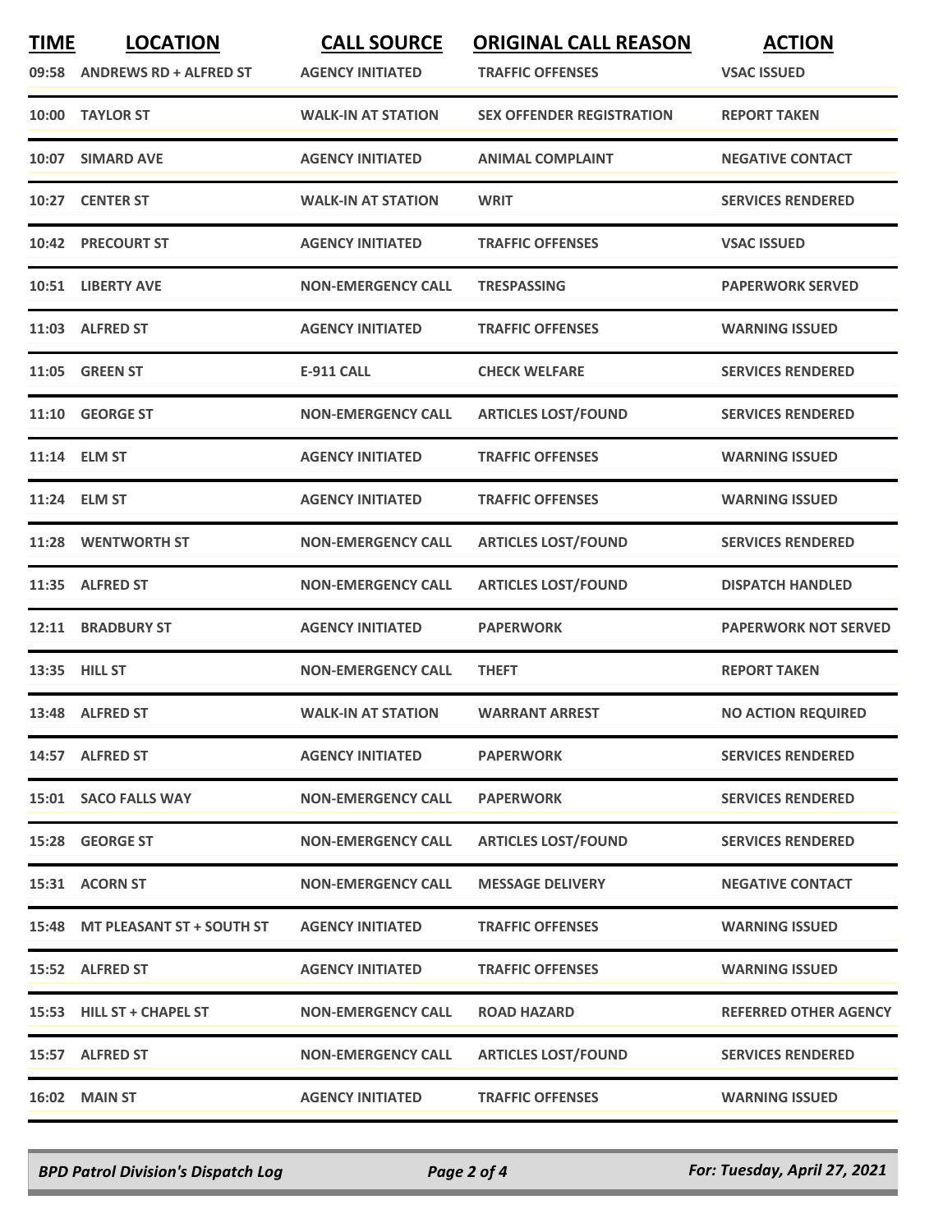| <b>TIME</b> | <b>LOCATION</b><br>16:06 JEFFERSON ST | <b>CALL SOURCE</b><br><b>NON-EMERGENCY CALL</b> | <b>ORIGINAL CALL REASON</b><br><b>CHECK WELFARE</b> | <b>ACTION</b><br><b>SERVICES RENDERED</b> |
|-------------|---------------------------------------|-------------------------------------------------|-----------------------------------------------------|-------------------------------------------|
| 16:27       | <b>MAIN ST</b>                        | <b>AGENCY INITIATED</b>                         | <b>SUSPICION</b>                                    | <b>SERVICES RENDERED</b>                  |
|             | 16:31 ALFRED ST + UNION ST            | <b>AGENCY INITIATED</b>                         | <b>TRAFFIC OFFENSES</b>                             | <b>WARNING ISSUED</b>                     |
|             | <b>16:31 BLANDINGS WAY</b>            | <b>NON-EMERGENCY CALL</b>                       | <b>PARKING COMPLAINT</b>                            | <b>GONE ON ARRIVAL</b>                    |
|             | 16:37 CLARK ST                        | <b>E-911 CALL</b>                               | ATTEMPTED/THREATENED SUICIDE REPORT TAKEN           |                                           |
|             | <b>16:52 BIDDEFORD GATEWAY CTR</b>    | <b>NON-EMERGENCY CALL</b>                       | <b>ANIMAL COMPLAINT</b>                             | <b>SERVICES RENDERED</b>                  |
| 17:23       | <b>SULLIVAN ST</b>                    | <b>NON-EMERGENCY CALL</b>                       | <b>SUSPICION</b>                                    | <b>REPORT TAKEN</b>                       |
|             | 17:26 ALFRED ST + UNION ST            | <b>AGENCY INITIATED</b>                         | <b>TRAFFIC OFFENSES</b>                             | <b>WARNING ISSUED</b>                     |
| 17:47       | <b>BRADBURY ST</b>                    | <b>NON-EMERGENCY CALL</b>                       | <b>DISTURBANCE / NOISE</b>                          | <b>SERVICES RENDERED</b>                  |
| 17:58       | <b>ELM ST + WEST ST</b>               | <b>AGENCY INITIATED</b>                         | <b>DISABLED VEHICLE</b>                             | <b>GONE ON ARRIVAL</b>                    |
|             | 18:54 ALFRED ST                       | <b>NON-EMERGENCY CALL</b>                       | <b>ANIMAL COMPLAINT</b>                             | <b>SERVICES RENDERED</b>                  |
|             | 19:45 ALFRED ST + PRECOURT ST         | <b>WALK-IN AT STATION</b>                       | <b>ARTICLES LOST/FOUND</b>                          | <b>REPORT TAKEN</b>                       |
| 20:30       | <b>ALFRED ST</b>                      | <b>NON-EMERGENCY CALL</b>                       | <b>ATTEMPTED/THREATENED SUICIDE</b>                 | <b>UNFOUNDED</b>                          |
| 20:49       | <b>MEDICAL CENTER DR</b>              | <b>E-911 CALL</b>                               | 911 MISUSE                                          | <b>REFERRED OTHER AGENCY</b>              |
|             | 20:55 ALFRED ST                       | <b>AGENCY INITIATED</b>                         | <b>TRAFFIC OFFENSES</b>                             | <b>WARNING ISSUED</b>                     |
|             | 21:05 ALFRED ST + LAMBERT ST          | <b>AGENCY INITIATED</b>                         | <b>TRAFFIC OFFENSES</b>                             | <b>WARNING ISSUED</b>                     |
|             | 21:13 MEDICAL CENTER DR               | <b>E-911 CALL</b>                               | 911 MISUSE                                          | <b>REFERRED OTHER AGENCY</b>              |
|             | 21:25 ELM ST                          | <b>AGENCY INITIATED</b>                         | <b>TRAFFIC OFFENSES</b>                             | <b>WARNING ISSUED</b>                     |
| 21:26       | <b>ELM ST</b>                         | <b>E-911 CALL</b>                               | <b>THEFT</b>                                        | <b>REPORT TAKEN</b>                       |
|             | 21:45 BRADBURY ST                     | <b>NON-EMERGENCY CALL</b>                       | <b>DISTURBANCE / NOISE</b>                          | <b>SERVICES RENDERED</b>                  |
|             | 21:50 POOL ST                         | <b>NON-EMERGENCY CALL</b>                       | <b>ANIMAL COMPLAINT</b>                             | <b>REFERRED OTHER AGENCY</b>              |
|             | 22:13 ALFRED ST                       | <b>AGENCY INITIATED</b>                         | <b>TRAFFIC OFFENSES</b>                             | <b>WARNING ISSUED</b>                     |
| 22:22       | <b>BRADBURY ST</b>                    | <b>NON-EMERGENCY CALL</b>                       | <b>DISTURBANCE / NOISE</b>                          | <b>SERVICES RENDERED</b>                  |
|             | 22:37 SUMMER ST                       | <b>NON-EMERGENCY CALL</b>                       | <b>DISTURBANCE / NOISE</b>                          | <b>SERVICES RENDERED</b>                  |
| 22:59       | <b>BRADBURY ST</b>                    | <b>NON-EMERGENCY CALL</b>                       | <b>DISTURBANCE / NOISE</b>                          | <b>WARNING ISSUED</b>                     |

*BPD Patrol Division's Dispatch Log Page 3 of 4 For: Tuesday, April 27, 2021*